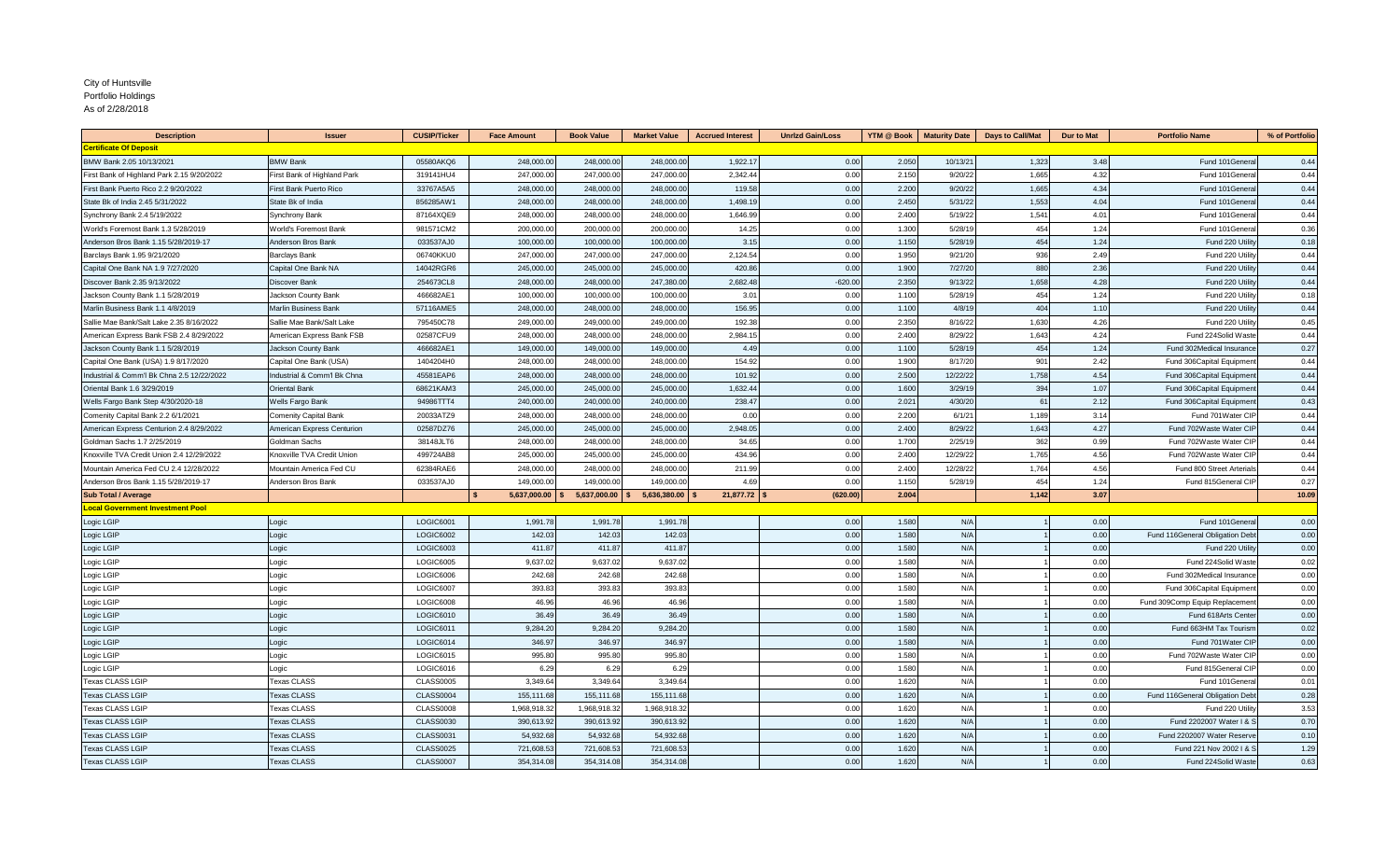| <b>Description</b>                              | Issue                             | <b>CUSIP/Ticker</b> | <b>Face Amount</b> | <b>Book Value</b> | <b>Market Value</b> | <b>Accrued Interest</b> | <b>Unrizd Gain/Loss</b> | <b>YTM @ Book</b> | <b>Maturity Date</b> | <b>Days to Call/Mat</b> | <b>Dur to Mat</b> | <b>Portfolio Name</b>                   | % of Portfolic |
|-------------------------------------------------|-----------------------------------|---------------------|--------------------|-------------------|---------------------|-------------------------|-------------------------|-------------------|----------------------|-------------------------|-------------------|-----------------------------------------|----------------|
| <b>Texas CLASS LGIP</b>                         | <b>Texas CLASS</b>                | <b>CLASS0027</b>    | 480,921.01         | 480,921.0         | 480,921.0           |                         | 0.00                    | 1.62              | N/A                  |                         | 0.00              | Fund 302Medical Insurance               | 0.86           |
| <b>Texas CLASS LGIP</b>                         | <b>Texas CLASS</b>                | <b>CLASS0022</b>    | 268,928.18         | 268,928.1         | 268,928.1           |                         | 0.00                    | 1.620             | N/A                  |                         | 0.00              | Fund 306Capital Equipmen                | 0.48           |
| Texas CLASS LGIP                                | exas CLASS                        | <b>CLASS0054</b>    | 45.510.8           | 45.510.8          | 45,510.8            |                         | 0.00                    | 1.620             | N/A                  |                         | 0.00              | Fund 309Comp Equip Replacemen           | 0.08           |
| <b>Texas CLASS LGIF</b>                         | <b>Texas CLASS</b>                | <b>CLASS0024</b>    | 91,048.6           | 91,048.6          | 91,048.6            |                         | 0.00                    | 1.620             | N/A                  |                         | 0.00              | Fund 461 Cemetery Endowmer              | 0.16           |
| <b>Texas CLASS LGIP</b>                         | <b>Texas CLASS</b>                | <b>CLASS0033</b>    | 5,053.90           | 5,053.90          | 5,053.90            |                         | 0.00                    | 1.620             | N/A                  |                         | 0.00              | Fund 602 Court Technology               | 0.01           |
| <b>Texas CLASS LGIP</b>                         | <b>Texas CLASS</b>                | <b>CLASS0011</b>    | 6.46               | 6.46              | 6.46                |                         | 0.00                    | 1.620             | N/A                  |                         | 0.00              | Fund 609Airpo                           | 0.00           |
| <b>Texas CLASS LGIP</b>                         | <b>Texas CLASS</b>                | <b>CLASS0034</b>    | 4,051.7            | 4,051.78          | 4,051.78            |                         | 0.00                    | 1.620             | N/A                  |                         | 0.00              | Fund 610 Library SRF                    | 0.01           |
| <b>Texas CLASS LGIF</b>                         | <b>Texas CLASS</b>                | <b>CLASS0036</b>    | 65,475.7           | 65,475.76         | 65,475.7            |                         | 0.00                    | 1.620             | N/A                  |                         | 0.00              | Fund 612 - PD School Resource Office    | 0.12           |
| <b>Texas CLASS LGIP</b>                         | Texas CLASS                       | <b>CLASS0038</b>    | 20,215.63          | 20,215.63         | 20,215.63           |                         | 0.00                    | 1.620             | N/A                  |                         | 0.00              | Fund 614 Police Grants SRF              | 0.04           |
| Texas CLASS LGIP                                | exas CLASS                        | <b>CLASS0041</b>    | 25,288.21          | 25,288.2          | 25,288.2            |                         | 0.00                    | 1.620             | N/A                  |                         | 0.00              | Fund 618Arts Cente                      | 0.05           |
| <b>Texas CLASS LGIP</b>                         | exas CLASS                        | <b>CLASS0045</b>    | 8.47               | 8.47              | 8.4                 |                         | 0.00                    | 1.620             | N/A                  |                         | 0.00              | Fund 630 TIRZ #                         | 0.00           |
| <b>Texas CLASS LGIP</b>                         | exas CLASS                        | CLASS0046           | 54,499.6           | 54,499.6          | 54,499.6            |                         | 0.00                    | 1.620             | N/A                  |                         | 0.00              | Fund 663HM Tax Tourisn                  | 0.10           |
| <b>Texas CLASS LGIP</b>                         | <b>Texas CLASS</b>                | <b>CLASS0020</b>    | 86,775.3           | 86,775.3          | 86,775.3            |                         | 0.00                    | 1.620             | N/A                  |                         | 0.00              | Fund 701Water CII                       | 0.16           |
| <b>Texas CLASS LGIP</b>                         | <b>Texas CLASS</b>                | <b>CLASS0021</b>    | 1,541,886.4        | 1,541,886.4       | 1,541,886.4         |                         | 0.00                    | 1.620             | N/A                  |                         | 0.00              | Fund 702Waste Water CII                 | 2.76           |
| <b>Texas CLASS LGIP</b>                         | <b>Texas CLASS</b>                | <b>CLASS0048</b>    | 1,519,210.76       | 1,519,210.76      | 1,519,210.76        |                         | 0.00                    | 1.620             | N/A                  |                         | 0.00              | Fund 703 Water CIP R&F                  | 2.72           |
| <b>Texas CLASS LGIP</b>                         | <b>Texas CLASS</b>                | <b>CLASS0060</b>    | 2,418,136.56       | 2,418,136.5       | 2,418,136.5         |                         | 0.00                    | 1.620             | N/A                  |                         | 0.00              | Fund 704 Water Projs - Bonds            | 4.33           |
| <b>Texas CLASS LGIP</b>                         | <b>Texas CLASS</b>                | <b>CLASS0028</b>    | 34,733.37          | 34,733.3          | 34,733.3            |                         | 0.00                    | 1.620             | N/A                  |                         | 0.00              | Fund 7112002 WW Debt CIF                | 0.06           |
| <b>Texas CLASS LGIP</b>                         | <b>Texas CLASS</b>                | <b>CLASS0061</b>    | 1,767,606.17       | 1,767,606.1       | 1,767,606.1         |                         | 0.00                    | 1.620             | N/A                  |                         | 0.00              | Fund 712 WW Prop 3 - bonds              | 3.16           |
| <b>Texas CLASS LGIF</b>                         | exas CLASS                        | <b>CLASS0049</b>    | 329,593.3          | 329,593.3         | 329,593.3           |                         | 0.00                    | 1.620             | N/A                  |                         | 0.00              | Fund 724 Solid Waste Transfer Station   | 0.59           |
| <b>Texas CLASS LGIF</b>                         | <b>Texas CLASS</b>                | <b>CLASS0058</b>    | 285,336.5          | 285,336.5         | 285,336.5           |                         | 0.00                    | 1.620             | N/A                  |                         | 0.00              | Fund 724 SW Transfer Station I &        | 0.51           |
| <b>Texas CLASS LGIP</b>                         | <b>Texas CLASS</b>                | <b>CLASS0059</b>    | 213,475.2          | 213,475.2         | 213,475.2           |                         | 0.00                    | 1.620             | N/A                  |                         | 0.00              | Fund 724 SW Transfer Station Rsv        | 0.38           |
| <b>Texas CLASS LGIP</b>                         | Texas CLASS                       | <b>CLASS0050</b>    | 1,877,653.1        | 1,877,653.1       | 1,877,653.1         |                         | 0.00                    | 1.620             | N/A                  |                         | 0.00              | Fund 800 Street Arterials               | 3.36           |
| <b>Texas CLASS LGIP</b>                         | <b>Texas CLASS</b>                | <b>CLASS0051</b>    | 150,060.89         | 150,060.89        | 150,060.89          |                         | 0.00                    | 1.620             | N/A                  |                         | 0.00              | Fund 814 Sidewalks CIF                  | 0.27           |
| <b>Texas CLASS LGIP</b>                         | <b>Texas CLASS</b>                | <b>CLASS0029</b>    | 914,625.60         | 914,625.60        | 914,625.60          |                         | 0.00                    | 1.620             | N/A                  |                         | 0.00              | Fund 815General CIF                     | 1.64           |
| <b>Texas CLASS LGIP</b>                         | <b>Texas CLASS</b>                | <b>CLASS0062</b>    | 1,419,566.30       | 1,419,566.30      | 1,419,566.3         |                         | 0.00                    | 1.620             | N/A                  |                         | 0.00              | Fund 816 Police/Fire Facilities - Bonds | 2.54           |
| Texas CLASS LGIP                                | <b>Texas CLASS</b>                | <b>CLASS0052</b>    | 202,590.88         | 202,590.8         | 202,590.8           |                         | 0.00                    | 1.620             | N/A                  |                         | 0.00              | Fund 842IS Computer CIF                 | 0.36           |
| <b>Texas CLASS LGIP</b>                         | <b>Texas CLASS</b>                | <b>CLASS0053</b>    | 9,194.1            | 9,194.1           | 9,194.1             |                         | 0.00                    | 1.620             | N/A                  |                         | 0.00              | Fund 860 Cem Projs/Grants/Dor           | 0.02           |
| Fexas CLASS LGIF                                | exas CLASS                        | <b>CLASS0057</b>    | 234,959.8          | 234,959.8         | 234,959.8           |                         | 0.00                    | 1.620             | N/A                  |                         | 0.00              | Fund 900Land Acquisitio                 | 0.42           |
| <b>TexPool Prime LGIP</b>                       | TexPool Prime                     | TXPPRIME0024        | 12,777,561.        | 12,777,561.       | 12,777,561.         |                         | 0.00                    | 1.570             | N/A                  |                         | 0.00              | Texpool - Operating                     | 22.88          |
| <b>Sub Total / Average</b>                      |                                   |                     | 30,516,358.99      | 30,516,358.99     | 30,516,358.99       | $\sim 10$               | n.                      | 1.599             |                      |                         | 0.00              |                                         | 54.64          |
| Municipal                                       |                                   |                     |                    |                   |                     |                         |                         |                   |                      |                         |                   |                                         |                |
| Alabaster Board of Education 3 9/1/2022         | Alabaster Board of Education      | 010663AZ5           | 500,000.00         | 506,306.7         | 499,150.00          | 7,375.00                | $-7,156.7$              | 2.700             | 9/1/22               | 1,646                   | 4.19              | Fund 101Genera                          | 0.90           |
| Allen Cnty IN Redev Dist 1.75 11/15/2018        | Allen Cnty IN Redev Dist          | 01752AFC4           | 110,000.00         | 110,070.29        | 110,385.00          | 550.76                  | 314.7                   | 1.658             | 11/15/18             | 260                     | 0.71              | Fund 101Genera                          | 0.20           |
| Atlanta/Fulton Cnty GA 2.79 12/15/2022          | Atlanta/Fulton Cnty GA            | 047681QA2           | 250,000.00         | 252,684.95        | 254,250.00          | 1,433.7                 | 1,565.0                 | 2.550             | 12/15/22             | 1,751                   | 4.50              | Fund 101Genera                          | 0.45           |
| Dallas Ft Worth TX Int'l Arpt 3 11/1/2018       | Dallas Ft Worth TX Int'l Arpt     | 235036U65           | 190,000.00         | 191,685.50        | 187,891.00          | 1,852.50                | $-3,794.5$              | 1.631             | 11/1/18              | 246                     | 0.67              | Fund 101Genera                          | 0.34           |
| East Orange NJ Cap Impr 2.217 4/1/2018          | ast Orange NJ Cap Impi            | 274137K64           | 230,000.0          | 230,041.3         | 230.115.0           | 2.082.1                 | 73.7                    | 2.01              | 4/1/18               | 32                      | 0.09              | Fund 101Genera                          | 0.41           |
| Florida Hurricane Catastrophe Rev2.995 7/1/2020 | Florida Hurricane Catastrophe Rev | 34074GDH4           | 900,000.0          | 917,094.9         | 891,180.0           | 4,267.8                 | $-25,914.9$             | 2.150             | 7/1/20               | 854                     | 2.27              | Fund 101Genera                          | 1.61           |
| Florida St Brd of Admin 2.163 7/1/2019          | Florida St Brd of Admir           | 341271AA2           | 700,000.00         | 703,290.3         | 701,890.00          | 2.397.32                | $-1,400.3$              | 1.801             | 7/1/19               | 488                     | 1.33              | Fund 101Genera                          | 1.25           |
| Florida St Brd of Admin 2.638 7/1/2021          | Florida St Brd of Admin           | 341271AC8           | 1,000,000.00       | 1,010,728.09      | 996,200.00          | 4.176.83                | $-14.528.09$            | 2.300             | 7/1/21               | 1,219                   | 3.21              | Fund 101Genera                          | 1.79           |
| Florida St Hurricane Fund 2.107 7/1/2018        | Florida St Hurricane Fund         | 34074GDG6           | 125,000.00         | 125,231.7         | 125,000.00          | 417.0                   | $-231.7$                | 1.550             | 7/1/18               | 123                     | 0.34              | Fund 101Genera                          | 0.22           |
| Fresno Cnty CA Pension Obligation 0 8/15/2021   | Fresno Cnty CA Pension Obligation | 358266BY9           | 250,000.00         | 230,276.9         | 280,375.00          | 0.00                    | 50,098.0                | 2.401             | 8/15/21              | 1,264                   | 3.46              | Fund 101Genera                          | 0.45           |
| Fresno Cnty CA Pensn Oblig 2.488 8/15/2019      | Fresno Cnty CA Pensn Oblig        | 358266CQ5           | 450,000.00         | 454,370.12        | 452,205.00          | 404.30                  | $-2,165.1$              | 1.800             | 8/15/19              | 533                     | 1.45              | Fund 101Genera                          | 0.81           |
| Laredo Cmnty College Dist 3 8/1/2018            | aredo Cmnty College Dist          | 516826JM7           | 95,000.00          | 95,785.30         | 94,363.50           | 213.75                  | $-1,421.8$              | 1.030             | 8/1/18               | 154                     | 0.43              | Fund 101Genera                          | 0.17           |
| Minneapolis MN Txble GO 1.45 3/1/2018           | dinneapolis MN Txble GO           | 60374Y7N1           | 310,000.0          | 310,002.5         | 310,031.0           | 2,210.0                 | 28.5                    | 1.350             | 3/1/18               |                         | 0.01              | Fund 101Genera                          | 0.56           |
| San Francisco City&Cnty CA 1.964 4/1/2020       | San Francisco City&Cnty CA        | 79765DR51           | 250,000.0          | 251,329.8         | 256,275.0           | 2,004.9                 | 4,945.2                 | 1.700             | 4/1/20               | 763                     | 2.04              | Fund 101Genera                          | 0.45           |
| State of Georgia 3.5 2/1/2019                   | State of Georgia                  | 373385BL6           | 570,000.00         | 580,647.2         | 563,160.0           | 1,496.2                 | $-17,487.2$             | 1.450             | 2/1/19               | 338                     | 0.92              | Fund 101Genera                          | 1.02           |
| Triborough NY Bridge & Tunnel 3.348 11/15/2020  | Triborough NY Bridge & Tunnel     | 89602NT87           | 1,500,000.00       | 1,549,384.30      | 1,475,700.00        | 14,368.50               | $-73,684.3$             | 2.080             | 11/15/20             | 991                     | 2.59              | Fund 101Genera                          | 2.69           |
| University of Alabama 4 10/1/2021-20            | Jniversity of Alabama             | 914026JK6           | 500,000.00         | 528,111.40        | 485,050.00          | 8,166.67                | $-43,061.4$             | 2.350             | 10/1/21              | 946                     | 3.32              | Fund 101Genera                          | 0.90           |
| University of North Texas 2.303 4/15/2021       | Jniversity of North Texas         | 914729SH2           | 1,000,000.00       | 1,009,054.73      | 1,016,000.00        | 8,508.3                 | 6,945.2                 | 2.000             | 4/15/21              | 1,142                   | 3.01              | Fund 101Genera                          | 1.79           |
| Alabaster Board of Education 3 9/1/2022         | Alabaster Board of Education      | 010663AZ5           | 500,000.0          | 506,306.7         | 499,150.0           | 7,375.0                 | $-7,156.7$              | 2.700             | 9/1/22               | 1,646                   | 4.19              | Fund 220 Utilit                         | 0.90           |
| Allen Cnty IN Redev Dist 1.75 11/15/2018        | Allen Cnty IN Redev Dist          | 01752AFC4           | 200,000,00         | 200,000,00        | 200,700.00          | 1.001.39                | 700.00                  | 1.750             | 11/15/18             | 260                     | 0.71              | Fund 220 Utility                        | 0.36           |